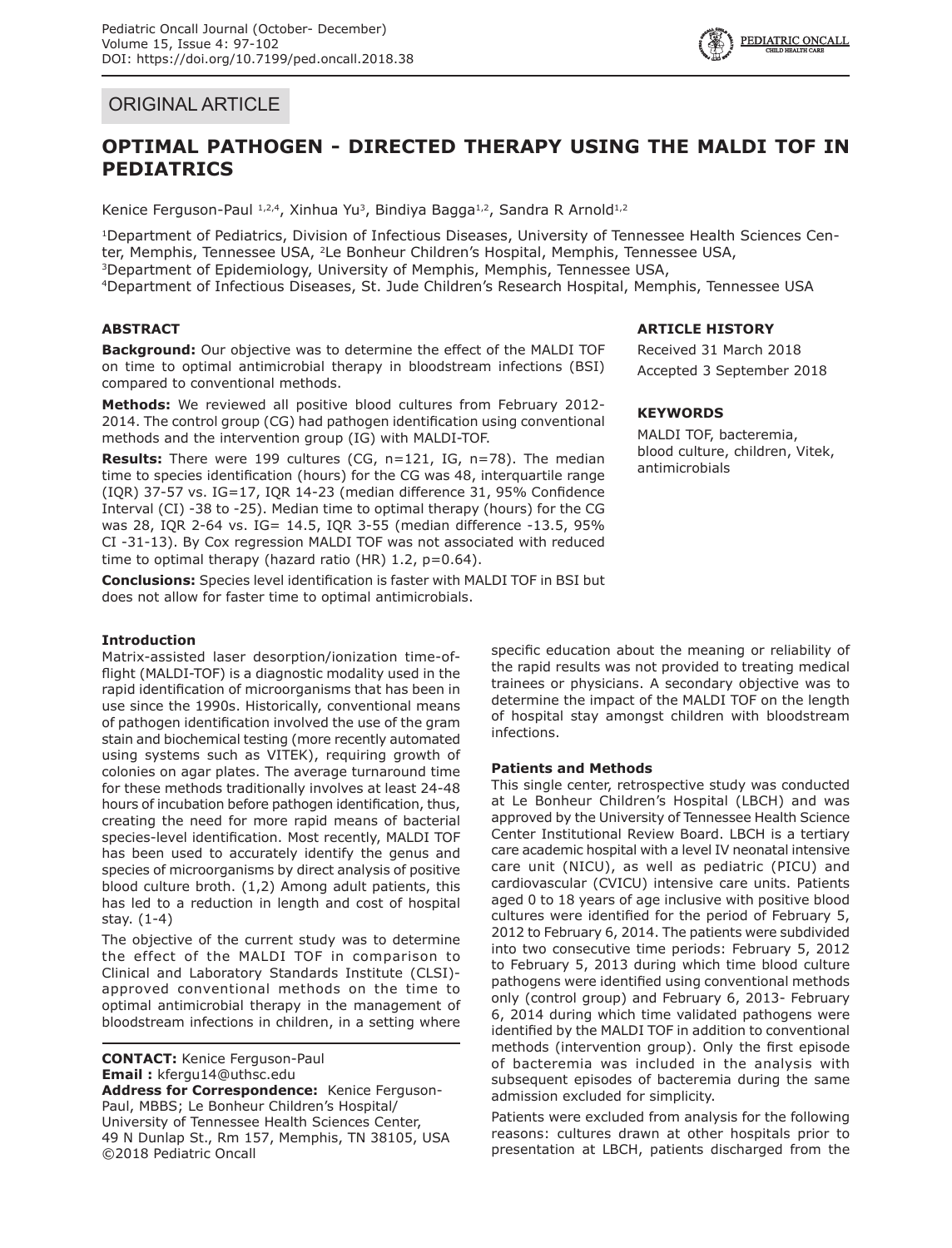emergency department after a culture was drawn and called back for the positive culture, culture obtained after starting antibiotic therapy, and cultures that grew only a presumed contaminant. Coagulase negative *staphylococcus* (including *Staphylococcus hominis* and *epidermidis*) were usually considered contaminants and excluded from analysis when isolated from blood cultures with the following exceptions: neonatal intensive care unit (NICU) patients, patients with central venous catheters (CVC) or peripherally inserted central catheters (PICC) and patients with other surgically implanted prosthetic materials, devices or hardware. Organisms were further classified as contaminants based on the treating physician's clinical and laboratory assessments and decision making.

#### **Materials**

In the LBCH clinical microbiology laboratory, the performance characteristics of the MALDI TOF have been internally validated for identification of common organisms from blood culture broth and bacterial colonies from agar plates. The validation protocol involved the comparison of confidence levels/ Biotyper scores of at least 30 isolates of each bacterial species using both the MALDI TOF and conventional methods. (5) Through this process, MALDI-TOF results are currently reported for 18 bacterial species, 14 of which were reported starting on February 6, 2013 *(Enterobacter cloacae complex, Escherichia coli, Klebsiella pneumoniae, Klebsiella oxytoca, Haemophilus influenzae, Moraxella catarrhalis, Pseudomonas aeruginosa, Salmonella species, Staphylococcus aureus, Staphylococcus epidermidis, Staphylococcus hominis, Streptococcus pyogenes, Streptococcus agalactiae and Stenotrophomonas maltophilia)* and an additional four starting on September 1, 2013 *(Enterococcus fecalis, Serratia marcescens, Proteus mirabilis and Candida albicans).* Validation for additional organisms is ongoing.

#### **Outcomes**

The time to optimal therapy was defined as the time from the culture being obtained until the patient was on the final antimicrobial regimen deemed optimal by treating physicians due to pathogen susceptibility, patient tolerance and feasibility of transition to oral alternative. Arriving at optimal therapy involved one or more of the following: escalation or de-escalation of therapy to the narrowest spectrum agent possible, adjustments based on patient factors such as allergies or intolerances of prescribed antimicrobials, addition of antimicrobials in the case of polymicrobial infections not due to contaminants and discontinuation of unnecessary antibiotics i.e. stopping gram negative coverage when a gram positive organism is isolated. Those whose initial empiric therapy was already optimal had a "zero time" to optimal therapy. The time to identification of the organism was defined as the time the culture was drawn until the organism was identified by either conventional means or MALDI TOF. Length of stay was defined as the total duration of hospital days, from admission to discharge.

Comparisons were made between patients in the control group and intervention groups. For each patient in both groups the following dates and times were recorded:

admission, initiation of first antimicrobials, collection of specimen for culture, pathogen species identification, initiation of empiric and optimal antimicrobials, discontinuation of antimicrobials and discharge. Clinical information that could affect the outcomes such as patient demographics, the presence of comorbidities (e.g. congenital anomalies, surgical conditions) that may affect choice of empiric therapy or duration of antimicrobials and hospitalizations, patient's diagnosis, type of infection (hospital acquired vs. community acquired, anatomic site) and sites of all cultures taken for the current infection (bloodstream, central venous catheter or PICC line) were collected. Patients were classified as having severe disease if they required any of the following: supplemental oxygen, ICU admission, mechanical ventilation, hemodynamic instability (including hypotension and tachycardia requiring fluid boluses and/or vasopressors), surgical intervention, acute respiratory distress syndrome (ARDS) and death. All others were considered to have non-severe illness.

#### **Statistical analysis**

All statistical analyses were performed using SAS 9.3. Descriptive statistics were performed for demographic and clinical characteristics, and the comparisons between the control and intervention groups were performed using the Student's t-test and median test for continuous variables and Chi-square and Fisher's exact test for categorical variables. Time-to-event data and length of stay were analyzed using non-parametric methods, specifically, median times are reported with interquartile ranges (IQR) and difference in median times were analyzed using quantile regression and reported with 95% confidence intervals (CI). In addition, time to optimal therapy data were further analyzed using survival analysis including the Kaplan-Meier method with log-rank test statistics, and Cox proportional hazard regression. Those with zero time to optimal therapy were excluded from the survival analysis. In the Kaplan-Meier plots, the event was defined as receiving or switching to the optimal therapy and the time to event curves were interpreted as time to optimal antimicrobial therapy meaning that a shorter time was preferred.

Cox proportional hazards analysis was used to determine which patient factors were associated with reduced time to optimal therapy. The following covariates were assessed: method of pathogen identification (control versus intervention), age (as a continuous variable in years), gender (categorical variable male or female), race and ethnicity (African American, Caucasian or other; Hispanic, Non-Hispanic, unavailable), insurance status (public versus private), comorbid conditions (categorical variable) (Table 1), presence of a CVL or PICC line and patient location (intensive care unit (ICU) vs. non-ICU). Due to the limited sample size, only statistically significant covariates were included in the final multivariate analysis. A hazard ratio with p value <0.05 was considered significant.

#### **Results**

There were 1073 positive blood cultures during the study period including episodes of true bacteremia as well as contaminated samples. Once additional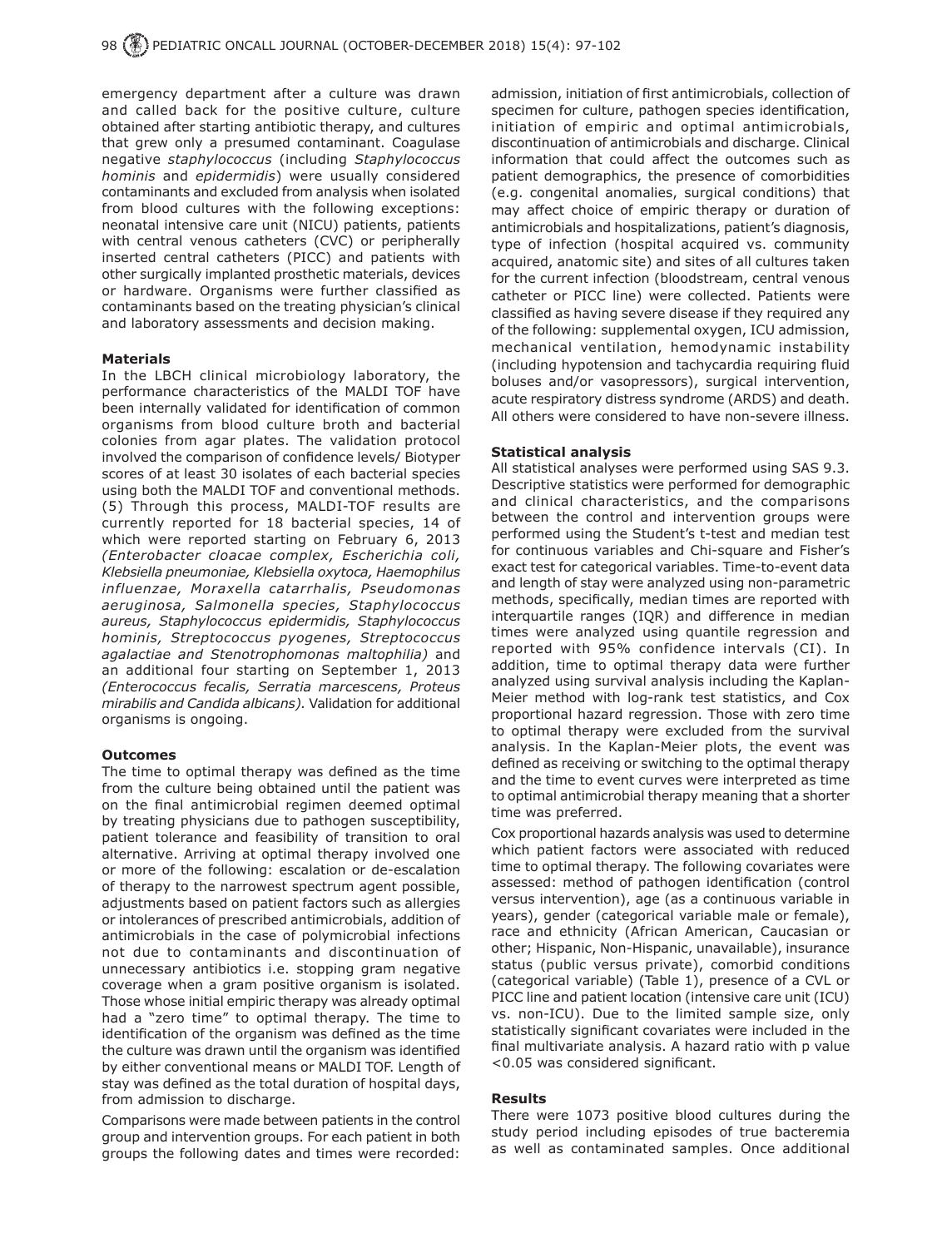exclusion criteria were applied, 199 samples were included in the final analysis (Figure 1). This included samples of both peripheral bacteremia and central line associated bloodstream infections. Among the evaluable patients, 121 were in the control group and 78 were in the intervention group.

There was no difference in the demographic and clinical characteristics between the two groups (Table 1) with the exception of the number of patients with indwelling central lines (control group 42%, intervention group 19%, p=0.0011) and those with any comorbidities (control group 94%, intervention group 75%, p=0.0022). The median age in the control group was 1.2 years (IQR 0-8.1) compared with 1.1 years (IQR 0.1-6.6) in the intervention group. NICU patients represented 20% (39 of 199) and 43% (85 of 199) of the patients were admitted to one of the ICUs (neonatal, pediatric and cardiovascular). There was no difference in overall disease severity between the two groups (p=0.90).

The most common pathogens identified in both groups were *Staphylococcus epidermidis*, followed closely by *Staphylococcus aureus* with a predominance of *methicillin susceptible Staphylococcus aureus* over *methicillin resistant Staphylococcus aureus* (Table 2). Gram-negative organisms represented 20% (n=66) of isolated pathogens of which 18% were hospital acquired, and 30% occurred in patients with a central venous catheter.

At least one empiric antibiotic was optimal therapy in 45% (54 of 121) of patients in the control group in contrast to 22% (17 of 78) patients in the intervention group (p=0.002). There was no significant difference in the proportion of patients who had changes made to empiric therapy based on microbiologic data [82% vs. 81% (p=0.85)] between the control and intervention groups respectively. Changes made to therapy included the addition of an antibiotic in the case of polymicrobial infections as well as the addition of synergistic antibiotic therapy in the case of endocarditis and osteomyelitis. In contrast, there was a smaller proportion of patients in the control group who had empiric therapy stopped in favor of optimal therapy 55% (67 of 121) vs. 78% (61 of 78) in the intervention group (p=0.002).

Median time to species level identification in the control group was longer (48 hours (IQR 37-57)) than the intervention group (17 hours (IQR 14-23)) for a difference of -31 hours (95% CI-38 to-25). The median time to optimal therapy was 28 hours for the control group (IQR 2-64) vs. 14.5 hours (IQR 3-55) in the intervention group (median difference -13.5, 95% CI -31-13). Kaplan Meier analysis also demonstrated that neither method of species identification was associated with a significantly faster time to optimal therapy (p value by log rank test of difference= 0.02) (Figure 2). Lastly, the median length of hospitalization was not significantly different between the two groups, 11 days in the intervention group (IQR 7-24) vs. 18.5 days in the control group (IQR 8-52), (median difference -7, 95% CI -16-0.6).

Following multivariate analysis by Cox regression, none of the variables was associated with reduced time to optimal therapy: MALDI TOF as the method of blood culture identification (HR 1.2, p=0.64), mechanical ventilation (HR 0.1, p=0.05) insurance status (HR 1.7,  $p= 0.01$ ), NICU location (HR 0.8,  $p=0.53$ ) and CVICU location (HR 1.5, p=0.37).

**Figure 1.** Flowchart of derivation of control and intervention groups for all episodes of bacteremia during the study period



\* Contaminant organisms *S. epidermidis* (59), *S. aureus* (4), *S. hominis* (16) *Moraxella catarrhalis* (1)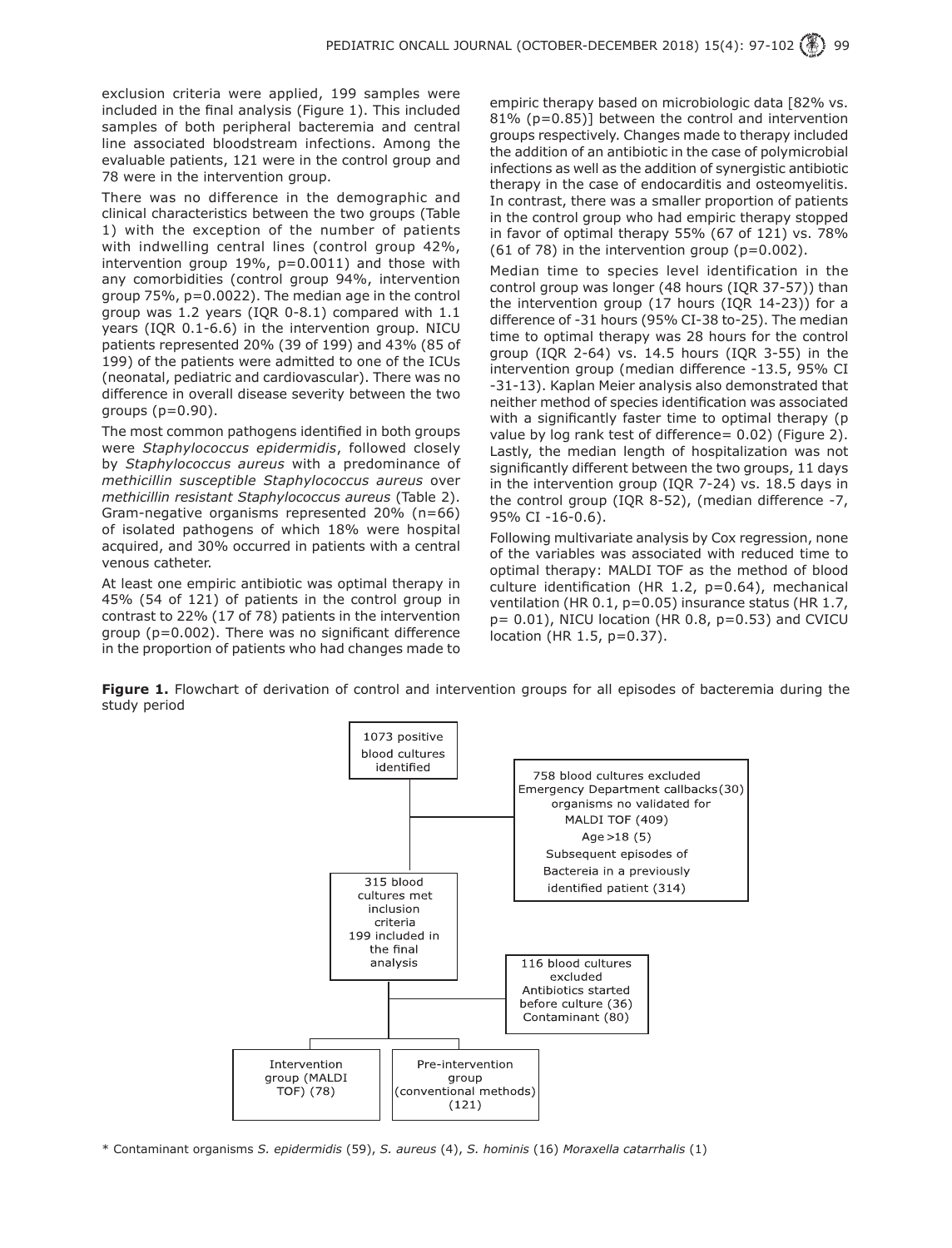100 PEDIATRIC ONCALL JOURNAL (OCTOBER-DECEMBER 2018) 15(4): 97-102

| <b>Patient Demographics</b>                 | Control group (Vitek)<br>$(n=121)(%$ | Intervention group (MALDI TOF)<br>$(n=78)$ (%) | pvalue  |
|---------------------------------------------|--------------------------------------|------------------------------------------------|---------|
| Age (years), median (IQR)                   | $1.2(0-8.1)$                         | $1.1(0.1-6.6)$                                 | 0.47    |
| Gender                                      |                                      |                                                |         |
| Male                                        | 68 (56%)                             | 42 (54%)                                       | 0.82    |
| Race                                        |                                      |                                                |         |
| <b>Black or African American</b>            | 79 (65%)                             | 48 (61%)                                       |         |
| Caucasian                                   | 26 (21%)                             | 23 (29%)                                       | 0.35    |
| Other                                       | 16 (13%)                             | 7(4%)                                          |         |
| Insurance status                            |                                      |                                                |         |
| Public                                      | 92 (76%)                             | 54 (69%)                                       | 0.29    |
| Private                                     | 29 (24%)                             | 24 (31%)                                       |         |
| Disease severity                            |                                      |                                                |         |
| Mild illness                                | 69 (57%)                             | 47 (60%)                                       |         |
| Hemodynamic instability                     | 19 (16%)                             | 11 (14%)                                       |         |
| Supplemental Oxygen                         | $1(1\%)$                             | $1(1\%)$                                       |         |
| Mechanical ventilation                      | 7(6%)                                | 5(6%)                                          | $0.90*$ |
| Surgical intervention                       | 8(7%)                                | 6(7%)                                          |         |
| <b>ICU</b> transfer                         | 8(7%)                                | 6(7%)                                          |         |
| Death                                       | 7(6%)                                | 1(8%)                                          |         |
| <b>ARDS</b>                                 | $2(2\%)$                             | $1(1\%)$                                       |         |
| Comorbidities                               |                                      |                                                |         |
| Yes                                         | 114 (94%)                            | 59 (75%)                                       |         |
| <b>No</b>                                   | 7(6%)                                | 19 (25%)                                       | 0.0002  |
| Hemodynamically sig. CHD <sup>a</sup>       | $6(7\%)$                             | 9(8%)                                          | 0.95    |
| Renal disease                               | 4(3%)                                | 2(3%)                                          | 0.76    |
| Sickle cell disease                         | $1(1\%)$                             | $1(1\%)$                                       | 0.76    |
| Indwelling catheters                        | 50 (42%)                             | 15 (19%)                                       | 0.001   |
| (CVL <sup>b</sup> /PICC <sup>c</sup> /port) |                                      |                                                |         |
| Solid organ transplant                      | $1(1\%)$                             | 3(4%)                                          | 0.13    |
| CNS abnormality                             | 5(4%)                                | 3(4%)                                          | 0.92    |
| Other                                       | 110 (92%)                            | 55 (71%)                                       | < 0.001 |
| Chronic lung disease of                     | 7(8%)                                | 10 (9%)                                        | 0.87    |
| prematurity                                 |                                      |                                                |         |
| Length of stay (median, days)               | 18.5 (8-52)                          | $11(7-24)$                                     | 0.19    |

|  |  | Table 1. Patient characteristics of the Control and Intervention groups |  |  |  |  |
|--|--|-------------------------------------------------------------------------|--|--|--|--|
|--|--|-------------------------------------------------------------------------|--|--|--|--|

Note: \*p-value for all levels of disease severity combined <sup>a</sup> Congenital heart disease, <sup>b</sup> Central venous line, <sup>c</sup> Peripherally inserted central catheter

**Table 2.** Distribution of organisms isolated from blood cultures in all episodes of bacteremia

| Organism identified from blood culture | Percentage of total                                                                      |
|----------------------------------------|------------------------------------------------------------------------------------------|
|                                        | $N=332$ (%) includes contaminants <sup>a</sup> and polymicrobial infections <sup>b</sup> |
| Staphylococcus epidermidis             | 112 (34%)                                                                                |
| Staphylococcus aureus                  | 85 (26%)                                                                                 |
| MRSA <sup>1</sup>                      | 34                                                                                       |
| MSSA <sup>2</sup>                      | 51                                                                                       |
| Escherichia coli                       | 31 (9%)                                                                                  |
| Staphylococcus hominis                 | 22(7%)                                                                                   |
| Streptococcus agalactiae               | 19 (6%)                                                                                  |
| Other <sup>c</sup>                     | 15 (5%)                                                                                  |
| Enterococcus faecalis                  | 14 (4%)                                                                                  |
| Klebsiella pneumoniae                  | 12 (3%)                                                                                  |
| Enterobacter cloacae                   | 11 (3%)                                                                                  |
| Streptococcus pyogenes                 | $7(2\%)$                                                                                 |
| Enterococcus fecium                    | $4(1\%)$                                                                                 |

a Contaminants included *Coagulase negative staphylococcus including Staphylococcus hominis and Staphylococcus epidermidis, Staphylococcus aureus, Enterococcus fecalis, Enterococcus fecium, Streptococcus pyogenes* and *Moraxella catarrhalis*

b *Streptococcus agalactiae, E. coli, Staphylococcus aureus, Staphylococcus epidermidis*

c Other pathogens include *Pseudomonas aeruginosa, Proteus mirabilis, Candida albicans, Hemophilus influenzae, and Klebsiella oxytoca*

<sup>1</sup> *Methicillin resistant Staphylococcus aureus*

<sup>2</sup> *Methicillin susceptible Staphylococcus aureus*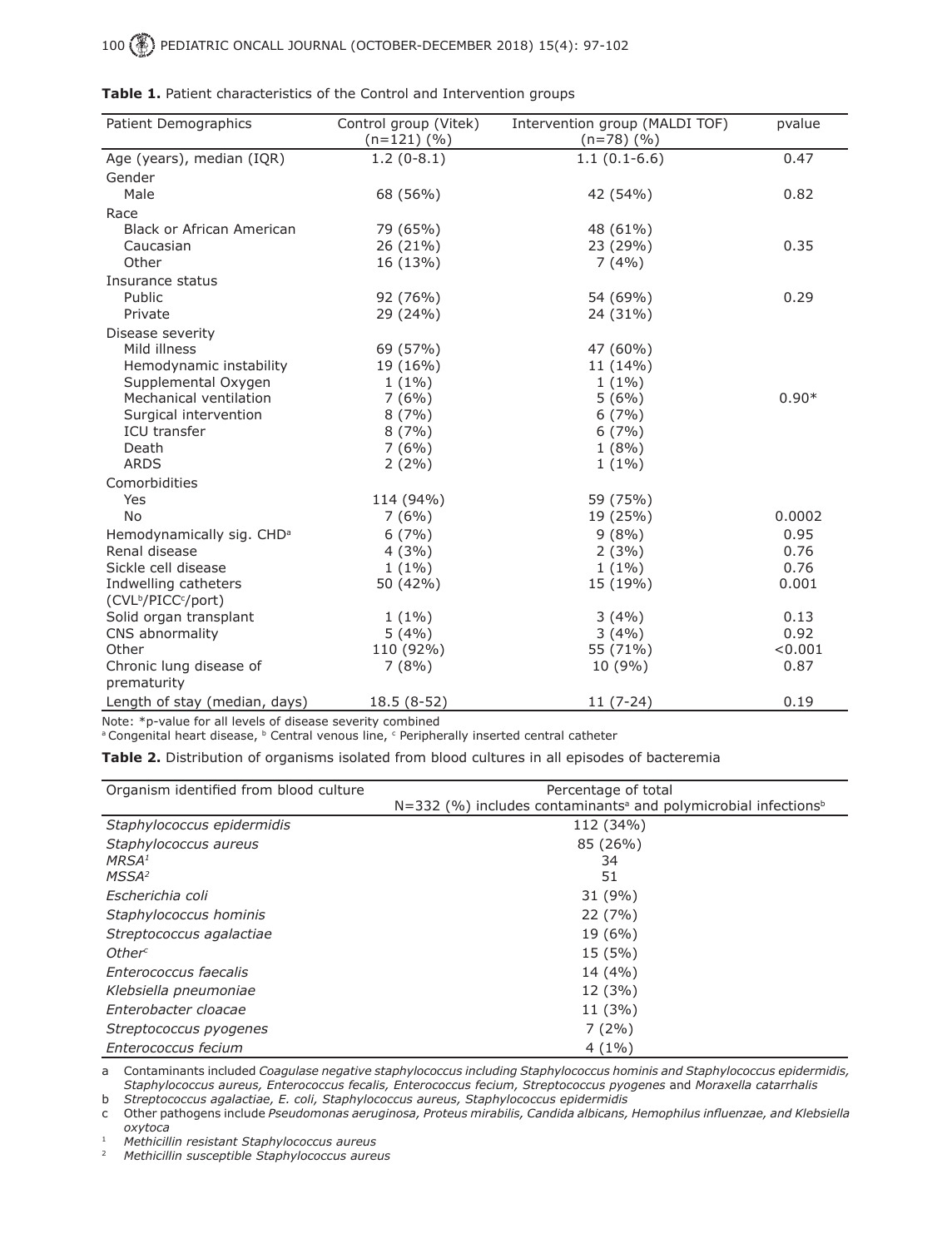**Figure 2.** Kaplan Meier curves comparing time to optimal therapy between MALDI TOF (M) and conventional methods (C)



#### **Discussion**

MALDI TOF has been confirmed as an efficient, rapid, diagnostic method in the identification of bacterial and fungal pathogens directly from blood culture media. (2, 5-9) The performance of the MALDI TOF and its clinical impact have been well described in the literature in the adult and mixed pediatric populations. Most recently, Malcolmson et al., published a study outlining the effect of MALDI TOF combined with antibiotic stewardship on the treatment of bloodstream infections in hospitalized children. (10) They saw a significant reduction in time (22.8 hours) to optimal therapy with MALDI TOF plus antibiotic stewardship interventions (from 77 to 54.2 hours, p<0.001). In addition, they noted that time from blood culture collection to organism identification was significantly reduced when comparing the intervention and control groups  $(18.8 \text{ vs. } 43.7 \text{ hours } (p<0.001))$ (-24.9 h differential). Comparatively, in our current study, time to organism identification in the intervention group was shorter than the aforementioned study, 17 hours vs 18.8. In addition, our time to optimal therapy in the intervention group was also significantly shorter 14.5 hours vs. 54.2 hours in the aforementioned study.

In our study, MALDI TOF resulted in species-level identification of microorganisms 31 hours faster than conventional means of detection. Previous studies have given comparable reduction of identification times of 28.8 hours and greater. (1, 9) These faster turnaround times have led to mixed results as it relates to time to targeted antimicrobials. While we demonstrated a median 13.5-hour time differential to starting optimal therapy in favor of the MALDI TOF, this was not a statistically significant difference.

The shorter time to optimal therapy in our control group may be due to the efficacy of our empiric antibiotics. Standard of care in many tertiary institutions involves initiation of empiric antibiotics based on individual patient historic susceptibility data as well as institutional antibiograms. Previous studies indicate that in areas of low resistance to empiric antimicrobials, empiric therapy tends to be adequate in patients already on therapy at the time of blood culture draw. (1) In our study, 45% of patients in the control group were already on optimal therapy at the time of organism identification indicating that empiric therapy was appropriate. This included cases of methicillin resistant Staphylococcus aureus as well as resistant gram-negative infections. However, we did see a significantly greater proportion of patients in the intervention group having empiric therapy stopped in favor of optimal therapy, which may indicate that the MALDI TOF plays a role in the cessation of unnecessary antibiotics. This assertion will need exploration in future studies.

There have also been mixed results on the impact of MALDI TOF on length of stay. While some studies report reductions in lengths of stay in patients with pathogens identified with the MALDI TOF (11), other studies indicate no significant differences in comparison to conventional pathogen detection techniques. In our study, length of stay was different between the two groups but the difference was not statistically significant. This is likely because the patients with blood stream infections identified during this time period had long stays in hospital indicating complex conditions whose length of stay might not be affected by duration of antibiotic therapy for a single infection. Furthermore,